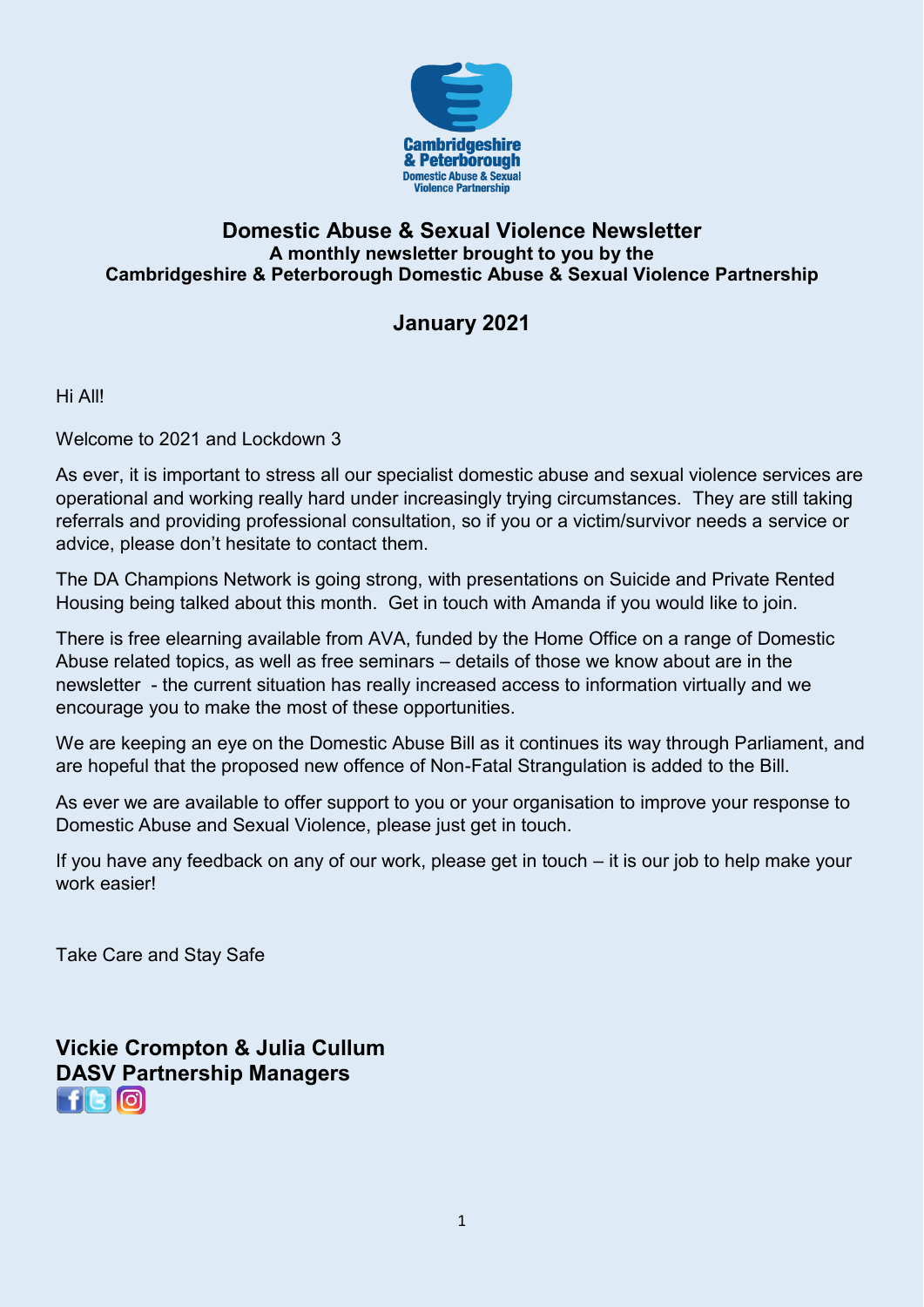## **'Ask for ANI': New Domestic Abuse Codeword Scheme for pharmacies**

#### **What is Ask for ANI?**

**Ask for ANI** (**A**ction **N**eeded **I**mmediately) is a codeword scheme developed by the Home Office to provide a discreet way for victims of domestic abuse to signal that they need emergency help from the safety of their local pharmacy. The scheme has been developed with the help of partners including the domestic abuse sector, pharmacy associations and the police and is being rolled out across the UK from 14 January 2021. It is being independently evaluated by Ipsos MORI and we are keen to work with local areas to assess how the scheme is working and understand how it can be improved and adapted to meet local needs.

#### **How does the scheme work?**

Victims of domestic abuse will be able to use the codeword **ANI** in participating pharmacies (including all Boots stores and participating independent pharmacies) to let staff know that they require an emergency police response or help contacting a helpline or specialist support service. Participating pharmacies will display posters in their window and around the pharmacy to let customers know that they can approach their staff to seek help. Any information shared will be treated confidentially.

When a victim uses the codeword or asks for help, the member of staff will offer to accompany the individual to the consultation room. They will then check whether the victim wants the police to be called. If so, the staff member will offer the use of a phone to dial 999 or make the call on the victim's behalf. If the victim is not in an emergency situation, the staff member will support the victim to contact a national domestic abuse helpline or local support service. They may also contact the police via 101.

Information about how pharmacies can access interpretation services in included in the training guidance and animation.

#### **Which pharmacies will be participating in Ask for ANI?**

Currently, Boots pharmacies across Cambridgeshire are participating. The Safe Spaces scheme which runs in other pharmacies, including Well Pharmacy, is still operating alongside Ask for ANI.

#### **What should local partners expect on account of the launch of the scheme?**

We expect use of the scheme to be at low numbers but local domestic abuse services may receive phone calls from pharmacies assisting a victim. Local services should follow their usual processes in providing help and support. Feedback about the scheme maybe discussed at local partnership meeting and you may wish to integrate Ask for **ANI** in to your local strategic planning. Local partners may also see media communications about the scheme around the time that the scheme goes live. We will aim to ensure that these are as refined and targeted as possible so as to keep the codeword itself discreet.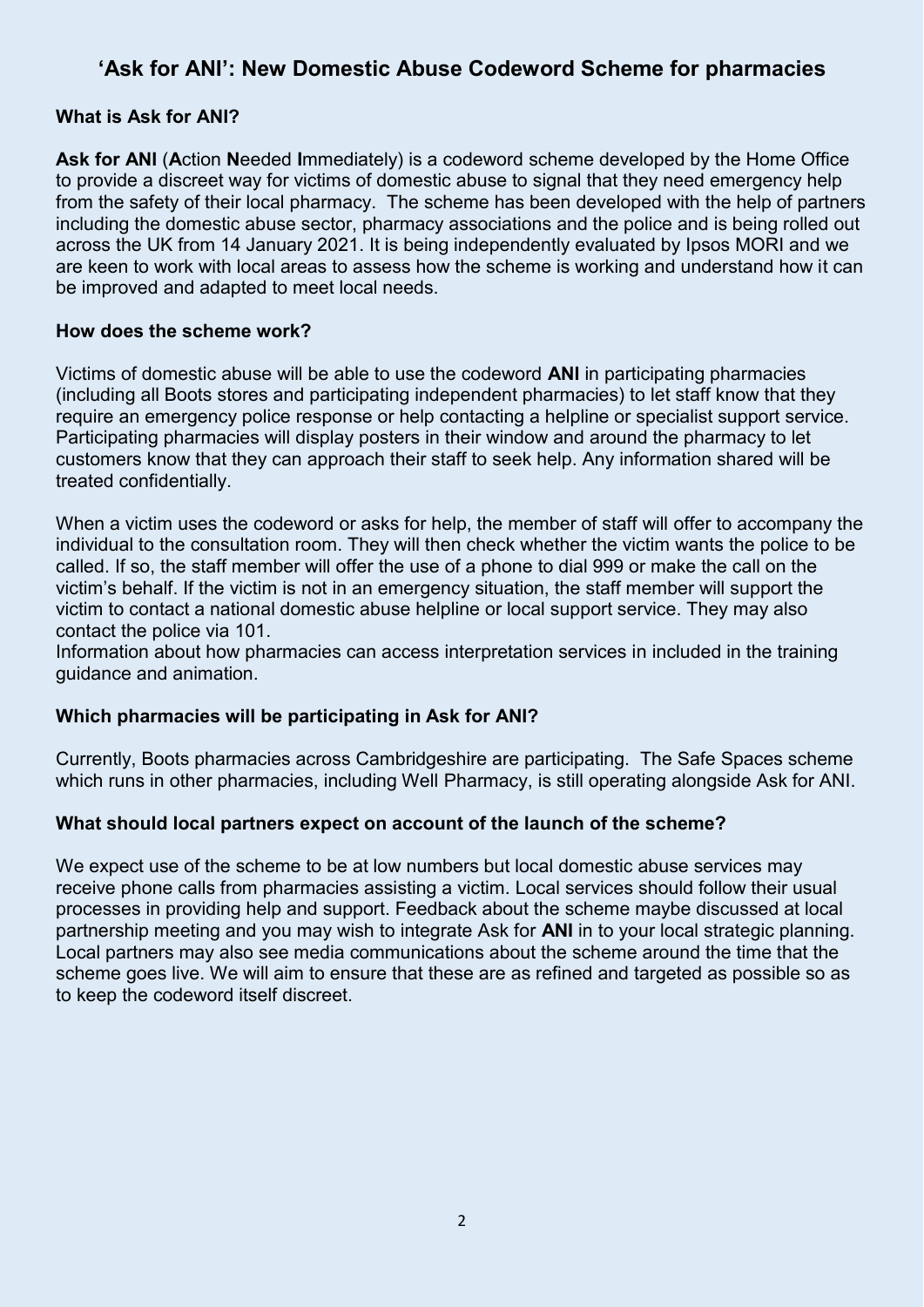## **Suspects and Offender Needs Assessment**

The latest Cambridgeshire and Peterborough Suspects and Offender Needs Assessment has been published. The Office of the Police and Crime Commissioner commissioned an update of the previous victim and offender needs assessments. The 'Cambridgeshire & Peterborough needs assessment: victims, suspects and offenders: 2019/20' was undertaken by the Cambridgeshire Research Group.

The update provides a broad overview of the data for the most recent year (2019) in order to inform the next Police and Crime Plan and, as a shared evidence base, support the countywide thematic delivery groups.

Domestic abuse was the most common vulnerability marker with 16.4% of all victims having experienced a domestic abuse-related offence in 2019. Domestic abuse victims were more likely to be repeat victims, female and aged 30-39 at the time of the offence. Data from Cambridgeshire Constabulary indicates that the rise in offences is likely linked to higher levels of reporting and improvements in crime recording.

Over a quarter of the sexual violence offences reported to Cambridgeshire Constabulary in 2019 occurred in 2018 or earlier. A total of 9% of offences had occurred prior to 2009. This profile of victims has implications for the provision of support as the needs of victims reporting historic offences may differ from those who have experienced a recent offence.

[You can read the needs assessment here.](https://cambridgeshireinsight.org.uk/communitysafety/topics/victims-and-offenders/)

### **Survey - survivors' experience of the Courts**

SafeLives, the UK-wide charity dedicated to ending domestic abuse, are undertaking a project on behalf of the Domestic Abuse Commissioner's Office to map provision of court-related domestic abuse and sexual violence support across England and Wales. We want to know what support people received, and to understand experiences of the court process. They will be using the answers to help create recommendations on good practice. The survey should take approximately 5-10 minutes to complete.

<https://wh1.snapsurveys.com/s.asp?k=160622336048>

## **Local Courts update**

Under the latest lockdown, the position is that courts must continue to function. The Magistrates and Crown Courts within the region will remain open for all court business, including jury trials.

HMCTS will continue to put in place precautionary measures to minimise the risk to the public and professionals. This includes the use of CVP (cloud video platform). CVP will be utilised, where possible, but attendance at court in person is still necessary, where it is in the interest of justice.

Those required to attend court will be classed as key workers and this include witnesses. It is hoped that this will assist in accessing childcare provisions to enable people to attend court, if necessary.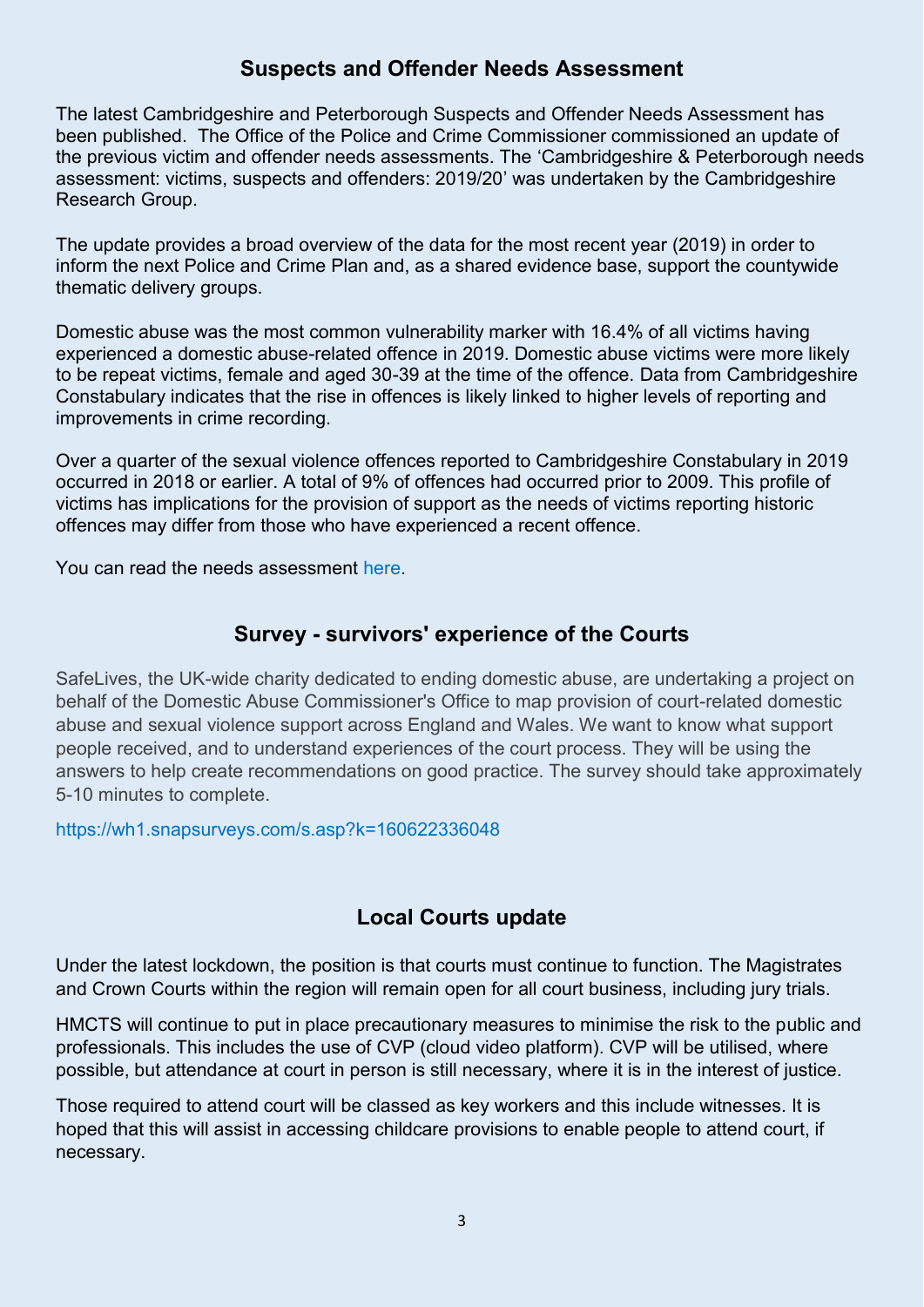# **Yorks police launch video to highlight male victims of domestic abuse**

Made in partnership with specialist male domestic abuse charity the ManKind Initiative, the video features an interview with Paul Chivers, a survivor of domestic abuse and now a trustee for the ManKind charity. Sharing his story in the hope that it strikes a chord with other male victims and encourages them to take action and seek help, Paul bravely recounts his personal experience of 10-years of abuse at the hands of his ex-wife. He talks about the warning signs he saw early on in their relationship, why he stayed in the relationship and the violent incident which proved to be the turning point for him, where his ex-wife attacked him one night in front of their young daughter, leaving him with severe head injuries. The video, hosted by North Yorkshire Police Deputy Lead for Safeguarding Chief Inspector Al Wescott, also features an interview with Marilyn Selwood from the ManKind Initiative, who works directly with male victims of domestic abuse. Marilyn discusses the unique set of barriers that face men who live in this situation and how very often men are the hidden victims of domestic abuse. [-North Yorkshire Police](https://domestic-abuse.us3.list-manage.com/track/click?u=bda67bdea4d7f8cc23a059e34&id=686d3e3769&e=33ef8dce61) 

# **Dry January**

Worried about your own or someone else's drinking? Talk to your GP or find out about the different support options  $@$ changegrowlive offers to adults in Cambridgeshire here: <https://www.changegrowlive.org/drug-alcohol-service-cambridgeshire>



# **Off-radar Youth –** *The Lancet Psychiatry Podcast*

In this podcast Niall Boyce discusses with Laura Fischer and Jane Chevous how we can improve outreach and empowerment and help make sure young people experiencing, or at risk of, abuse stay on our radars. To listen to the podcast, click [here.](https://eur03.safelinks.protection.outlook.com/?url=https%3A%2F%2Fwww.buzzsprout.com%2F1391365%2F6753130-off-radar-youth&data=04%7C01%7Cvamhn%40kcl.ac.uk%7C1d84b445d7e34609923e08d8a34404b9%7C8370cf1416f34c16b83c724071654356%7C0%7C0%7C637438859832760930%7CUnknown%7CTWFpbGZsb3d8eyJWIjoiMC4wLjAwMDAiLCJQIjoiV2luMzIiLCJBTiI6Ik1haWwiLCJXVCI6Mn0%3D%7C1000&sdata=6CUwfugLfok7YGnQZnXkCQ4BO7%2FVM2AnhZs%2BZpWuTk8%3D&reserved=0) To read more on this topic, click [here](https://eur03.safelinks.protection.outlook.com/?url=http%3A%2F%2Fwww.vamhn.co.uk%2Fuploads%2F1%2F2%2F2%2F7%2F122741688%2Foff_radar_c_yp_at_risk_report_part_1_.pdf&data=04%7C01%7Cvamhn%40kcl.ac.uk%7C1d84b445d7e34609923e08d8a34404b9%7C8370cf1416f34c16b83c724071654356%7C0%7C0%7C637438859832770923%7CUnknown%7CTWFpbGZsb3d8eyJWIjoiMC4wLjAwMDAiLCJQIjoiV2luMzIiLCJBTiI6Ik1haWwiLCJXVCI6Mn0%3D%7C1000&sdata=uzodZfo4%2FmPm9HJZCwZcaNYoXI56H31fTbJJAUKjNJw%3D&reserved=0) to read the report from our collaboration with McPin Foundation and Survivors' Voices on "Supporting 'off-radar' children and young people who are at risk of violence/abuse in their household"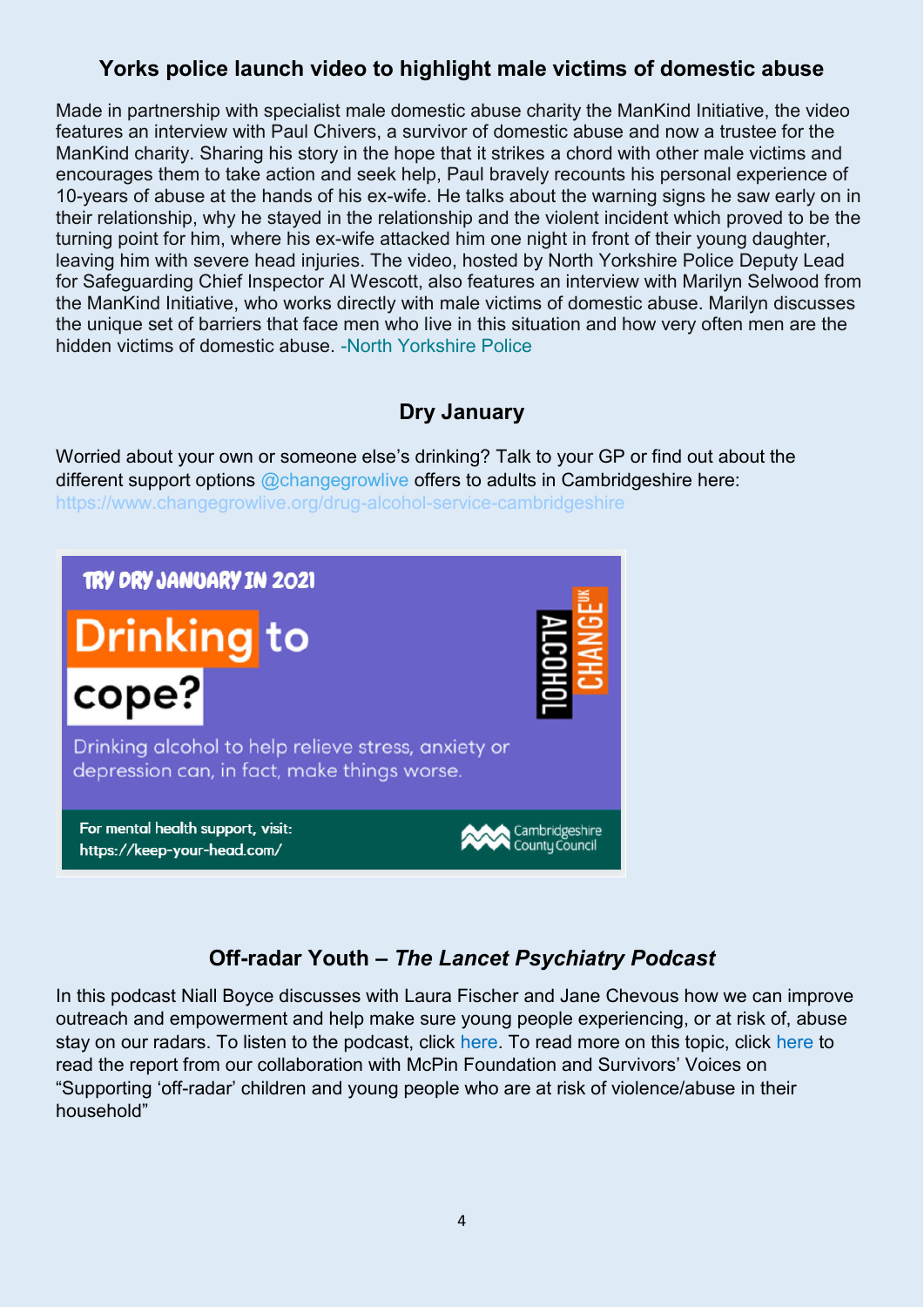## **Helping women affected by domestic abuse find employment**

The Employers Domestic Abuse Covenant is a pledge by businesses to support women affected by abuse to enter or re-enter the workplace. Employers are invited to sign the covenant and identify opportunities within their businesses for women seeking sustainable employment opportunities. This programme is designed to create positive, long term and sustainable solutions by supporting women affected by abuse to enter or re-enter the workplace.

This is achieved through a commitment by businesses to identify employability opportunities. This can include, but is not limited to: workplace skills, job opportunities, mentoring schemes, sector specific courses, internships, work experience, apprenticeships and much more.

EDAC is being supported by the upcoming Domestic Abuse Bill.

Find out more at<https://edacuk.org/>

### **Older survivor of domestic abuse speaks out**

BBC News recently published the story of a domestic abuse survivor who left her abusive husband after 55 years of marriage. The Crime Survey for England and Wales found about 180,000 women aged 60 to 74 were victims of domestic abuse in 2019-2020, and about 98,000 men during the same period. As the survey only goes up to age 74, this potentially means many more older victims aren't being counted.

<https://www.bbc.co.uk/news/uk-england-birmingham-55403234>

# **Family Safeguarding story**

BBC Radio 4's PM follows the story of 'Emily', a mother who works with social services to keep her new baby, after nine of her children had been taken into care. This case is in Hertfordshire where the Family Safeguarding model runs (that also operates in Cambridgeshire and Peterborough).

<https://www.bbc.co.uk/programmes/p08jp61r>

## **Reminder to complete Safeguarding Training Needs Surveys**

Our colleagues at the Cambridgeshire and Peterborough Safeguarding Boards would like to remind you to complete the Training Needs Survey.

Adult Training Needs Survey :

.

[https://forms.office.com/Pages/ResponsePage.aspx?id=ZLMn4x4EUUyC8skGp4](https://forms.office.com/Pages/ResponsePage.aspx?id=ZLMn4x4EUUyC8skGp4-cyU1TZh4ti2VDkPzGYxkLtntURVVJSE5UQlg4Tkg3Sk80T1JGVFAxRjhBSC4u) [cyU1TZh4ti2VDkPzGYxkLtntURVVJSE5UQlg4Tkg3Sk80T1JGVFAxRjhBSC4u](https://forms.office.com/Pages/ResponsePage.aspx?id=ZLMn4x4EUUyC8skGp4-cyU1TZh4ti2VDkPzGYxkLtntURVVJSE5UQlg4Tkg3Sk80T1JGVFAxRjhBSC4u) 

Children Training Needs Survey:

[https://forms.office.com/Pages/ResponsePage.aspx?id=ZLMn4x4EUUyC8skGp4](https://forms.office.com/Pages/ResponsePage.aspx?id=ZLMn4x4EUUyC8skGp4-cyU1TZh4ti2VDkPzGYxkLtntUMTBEQVJHUE42WFpLUTAyN1RNTFZUNjhNMi4u) [cyU1TZh4ti2VDkPzGYxkLtntUMTBEQVJHUE42WFpLUTAyN1RNTFZUNjhNMi4u](https://forms.office.com/Pages/ResponsePage.aspx?id=ZLMn4x4EUUyC8skGp4-cyU1TZh4ti2VDkPzGYxkLtntUMTBEQVJHUE42WFpLUTAyN1RNTFZUNjhNMi4u)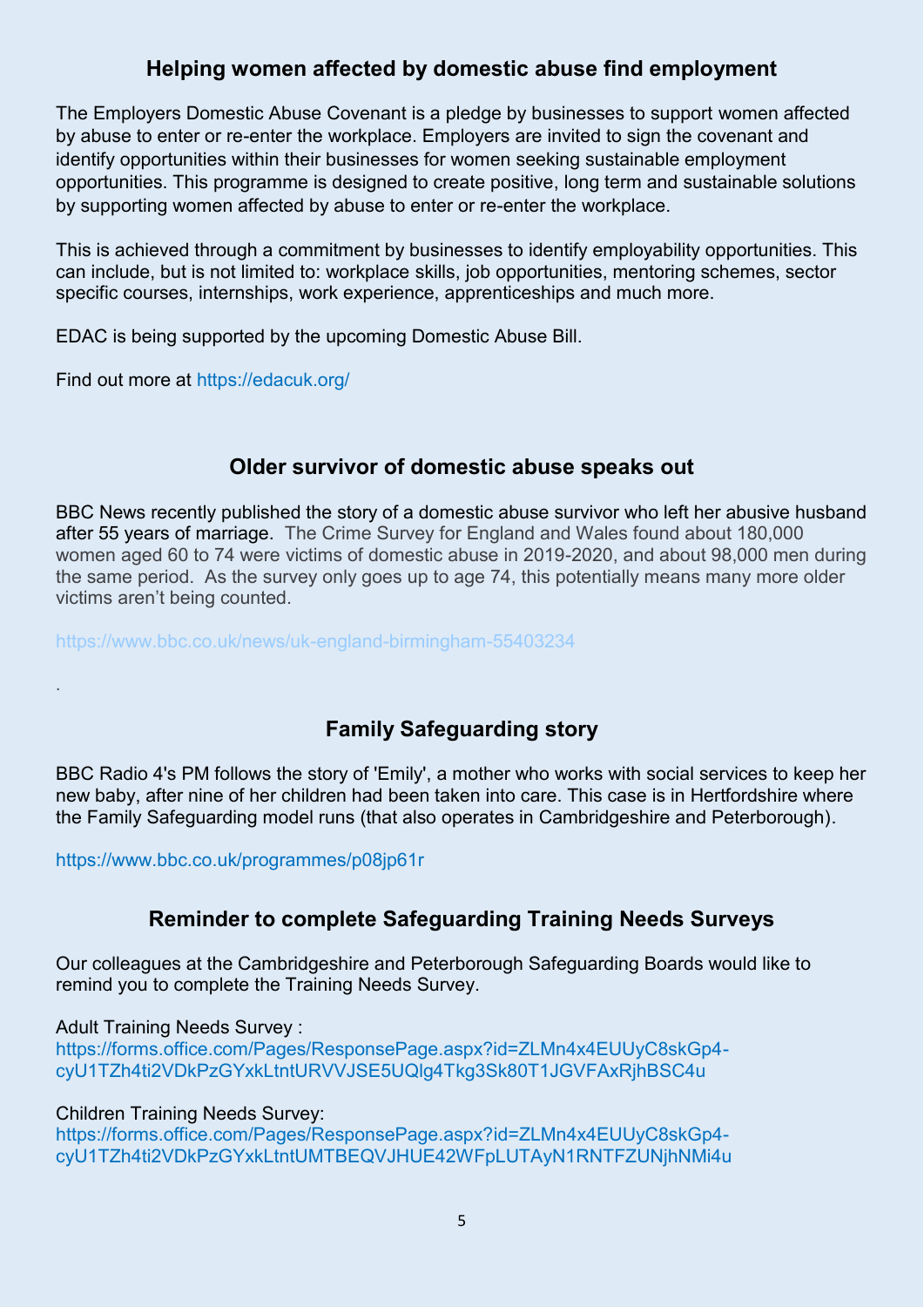## **Working with perpetrators in homeless settings**

A guidance document aimed at practitioners to improve working with survivors and perpetrators in homeless settings has been published. The charities in the UK who published the document include SHP (preventing homelessness transforming lives), FLIC (Fulfilling lives in Islington and Camden), Standing Together Against Domestic Abuse.

The document has been produced after consultation with practitioners (women's specialists and perpetrator specialists in the domestic abuse field) and people with lived experience of homelessness and domestic abuse victimisation and perpetration.

#### **The aim of the guidance was to:**

- increase safety for survivors with multiple disadvantage
- to motivate perpetrators of domestic abuse to recognise and address their behaviour
- to enable staff to recorgnise abusive behaviour in homelessness settings
- to improve skills, confidence and safety for practitioners in these scenarios

**The types of homelessness settings targeted were:** outreach teams, supported accommodation, floating support teams and housing first services.

The report highlights factors which may be at play in these homeless settings with clients experiencing and perpetrating domestic abuse such as financial factors, drugs and alcohol problems, isolation and minimising/denying/blaming behaviours.

#### **Some of the top tips recommended in the report include:**

Two professionals working with a couple (where domestic abuse is present in the relationship) to increase safety, validate the survivors position and to engage the pair in separate conversations. Recommendations are provided on how to link with perpetrator services available and ideas are given on how to validate survivor's experiences. A FAQ's section talks through common scenarios and practical advice for staff on how to respond to difficult situations when working with couples where domestic abuse is occurring.

You can access the report **[here.](https://www.shp.org.uk/Handlers/Download.ashx?IDMF=8c5c9961-8e2d-41f1-8564-88e23f1b048c)**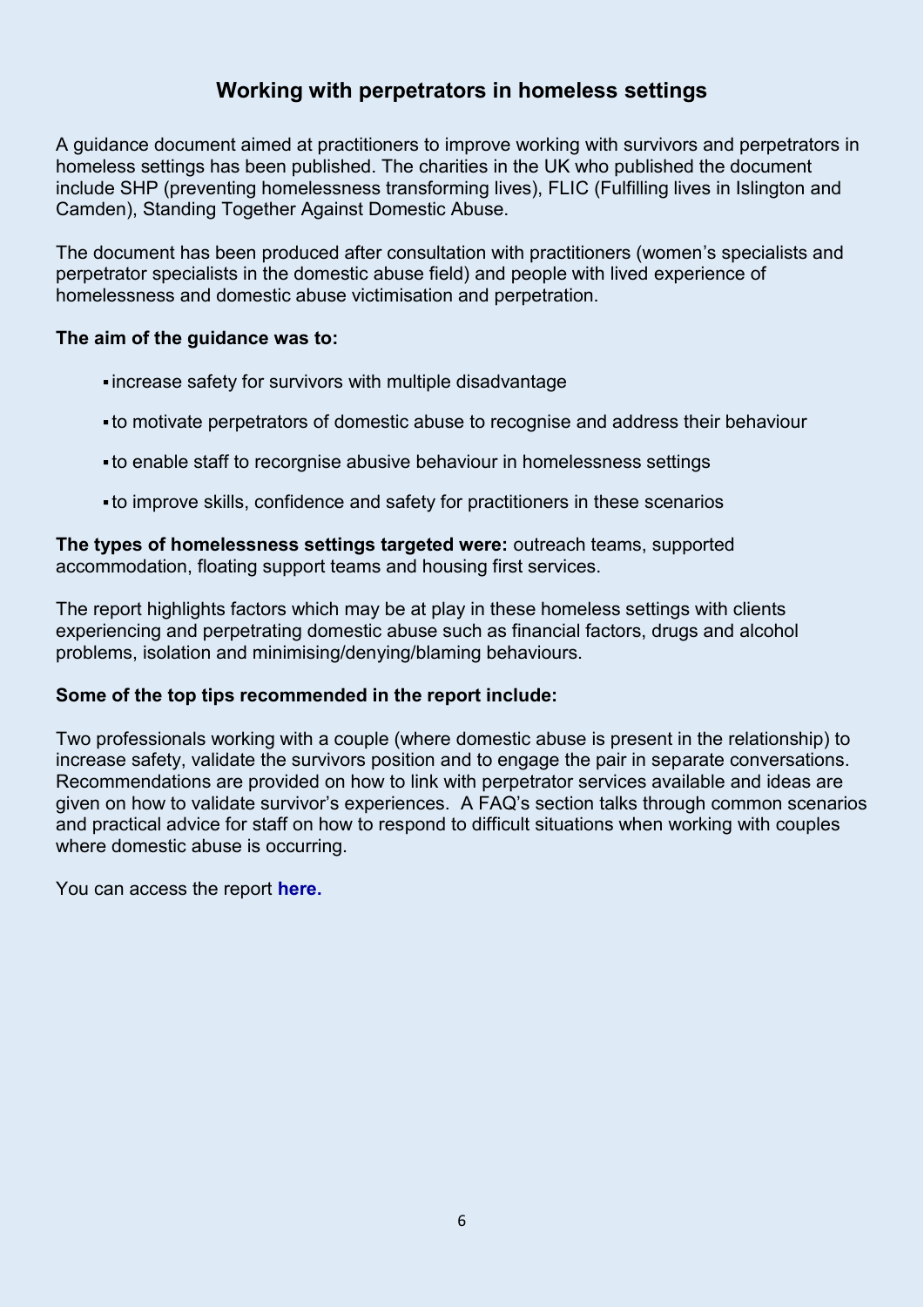## **Adolescent to Parent Violence and Abuse**

Adolescent to parent violence and abuse (APVA) may be referred to as 'adolescent to parent violence (APV)' 'adolescent violence in the home (AVITH)', 'parent abuse', 'child to parent abuse', 'child to parent violence (CPV)', or 'battered parent syndrome'.

There is currently no legal definition of adolescent to parent violence and abuse. However, it is increasingly recognised as a form of domestic violence and abuse and, depending on the age of the child, it may fall under the government's official definition of domestic violence and abuse

It is important to recognise that APVA is likely to involve a pattern of behaviour. This can include physical violence from an adolescent towards a parent and a number of different types of abusive behaviours. Violence and abuse can occur together or separately. Abusive behaviours can encompass, but are not limited to, humiliating language and threats, belittling a parent, damage to property, stealing from a parent and heightened sexualised behaviours. However, some families might experience episodes of explosive physical violence from their adolescent with fewer controlling, abusive behaviours. Although practitioners may be required to respond to a single incident of APVA, it is important to gain an understanding of the pattern of behaviour behind an incident and the history of the relationship between the young person and the parent.

It is also important to understand the pattern of behaviour in the family unit; siblings may also be abused or be abusive. There may also be a history of domestic abuse, or current domestic abuse occurring between the parents of the young person. It is important to recognise the effects APVA may have on both the parent and the young person and to establish trust and support for both.

The first large scale study of adolescent to parent violence and abuse in the UK was conducted by the University of Oxford (see [http://apv.crim.ox.ac.uk/\)](http://apv.crim.ox.ac.uk/) between 2010 and 2013. Practitioners and parents interviewed in this study described the abuse as often involving a pattern of aggressive, abusive and violent acts across a prolonged period of time. As well as physically assaulting their parents, those interviewed said their teenage children had smashed up property, kicked holes in doors, broken windows, had thrown things at their parents and made threats. Verbal abuse and other controlling behaviours were also commonly present. This pattern of behaviour creates an environment where a parent lives in fear of their child and often curtails their own behaviour in order to avoid conflict, contain or minimise violence. This study found that there was no single explanation for this problem. Families described a range of reasons which they saw to be the cause for APVA, including substance abuse, mental health problems, learning difficulties, or a family history of domestic violence or self-harm. Some families were at a loss to explain why their child was so aggressive towards them, having raised other children who did not display such behaviour.

Across Cambridgeshire & Peterborough the DASV Partnership are working to improve the response to APVA, in order to protect children and their parents, and improve their quality of life. Once services become available we will be sure to let you know!

The Organisation "AVA" are offering a free e-learning module, funded by the Home Office for professionals who would like to understand more:

<https://avaproject.org.uk/in-house-training/child-to-parent-violence-abuse/>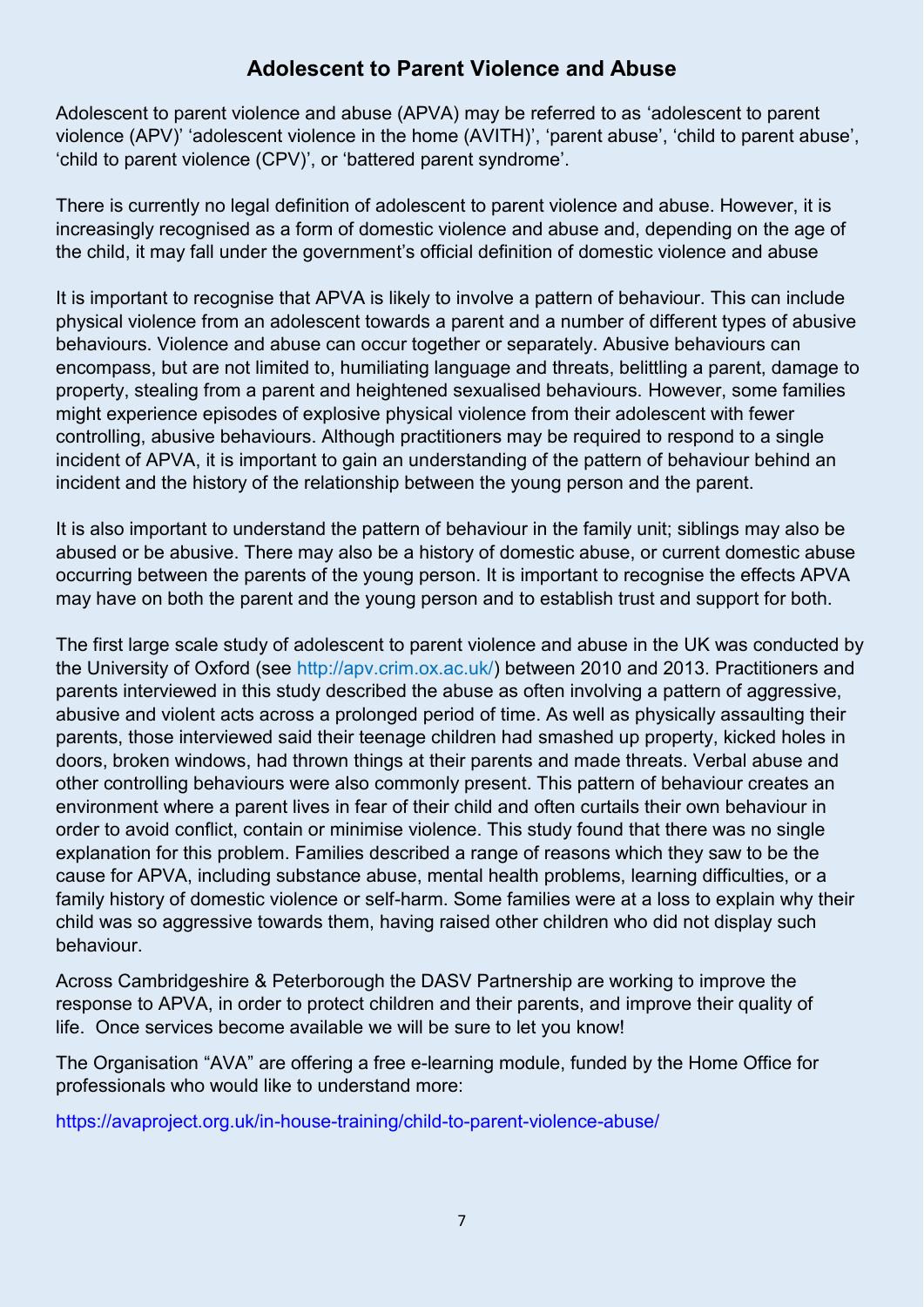#### **Support around APVA**

PEGS has been set up to support both parents and professionals deal with the issues associated with child to parent abuse. They have awareness and training sessions help people to learn new tools and techniques when dealing with abusive children, what policies are out there to assist families, and what other support networks and frameworks exist in the UK.

[https://sites.google.com/pegsupport.com/pegs?fbclid=IwAR0XuUaR27ojak9QjTQeS61m77ni0csrn](https://sites.google.com/pegsupport.com/pegs?fbclid=IwAR0XuUaR27ojak9QjTQeS61m77ni0csrn3iSX9wZUCbTvb1udnXeOL03shY) [3iSX9wZUCbTvb1udnXeOL03shY](https://sites.google.com/pegsupport.com/pegs?fbclid=IwAR0XuUaR27ojak9QjTQeS61m77ni0csrn3iSX9wZUCbTvb1udnXeOL03shY) [hello@pegsupport.com](mailto:hello@pegsupport.com) 

<https://www.facebook.com/PEGS-Child-to-Parent-Abuse-Support-111995540438423>

Yvonne Newbold MBE [\(www.yvonnenewbold.com\)](http://www.yvonnenewbold.com/) has easily accessible resources for parents and professionals to understand the behaviours they see in their child, and has developed strategies to support parents where their child has diagnosed, or suspected neurodevelopmental conditions. Below is a summary of the issue.

For children with a neurodevelopment condition, violent and challenging behaviour is very common. Around one in four of all children with a diagnosis of autism or a learning disability, will develop behaviour which is both violent and challenging, also called VCB. Children with other conditions such as ADHD and PDA can also present with these behaviours. (See [IAN Community](https://iancommunity.org/cs/simons_simplex_community/aggression_and_asd)  [Scientific Liaison](https://iancommunity.org/cs/simons_simplex_community/aggression_and_asd) Kennedy Krieger Institute), It is important to be aware that a child or young person may have an underlying, undiagnosed condition, rather than assuming they are badly behaved and need punishment to correct the behaviour.

The SEND VCB Project supports families of violent children who also have an additional need to help their child be happier & calmer.. They have over 300 success stories and a Facebook group for parents -<https://www.facebook.com/groups/421839288150939/>

The Connective Parenting group is for any and all parents wanting a more connective way to parent. Based on the Non Violent Resistance or NVR approach it helps parents to connect with their child and manage any difficult behaviours gently. It is a therapeutic way of parenting that engages the child to develop positive self confidence and helps create a harmonious family life.

The group is supportive, not judgemental. <https://www.facebook.com/groups/connectiveparentingusingNVR>

Sarah Fisher - Support is provided to both parents and carer to parent in a way which is likely to increase connection and reduce violence and abusive behaviours [https://sarahpfisher.com/?fbclid=IwAR0WPi6rR5Escv6vlUO9rieYvbZt5jDXE-Rhn1okiB-](https://sarahpfisher.com/?fbclid=IwAR0WPi6rR5Escv6vlUO9rieYvbZt5jDXE-Rhn1okiB-3aFv7Hnt8Q9aXCco)[3aFv7Hnt8Q9aXCco](https://sarahpfisher.com/?fbclid=IwAR0WPi6rR5Escv6vlUO9rieYvbZt5jDXE-Rhn1okiB-3aFv7Hnt8Q9aXCco)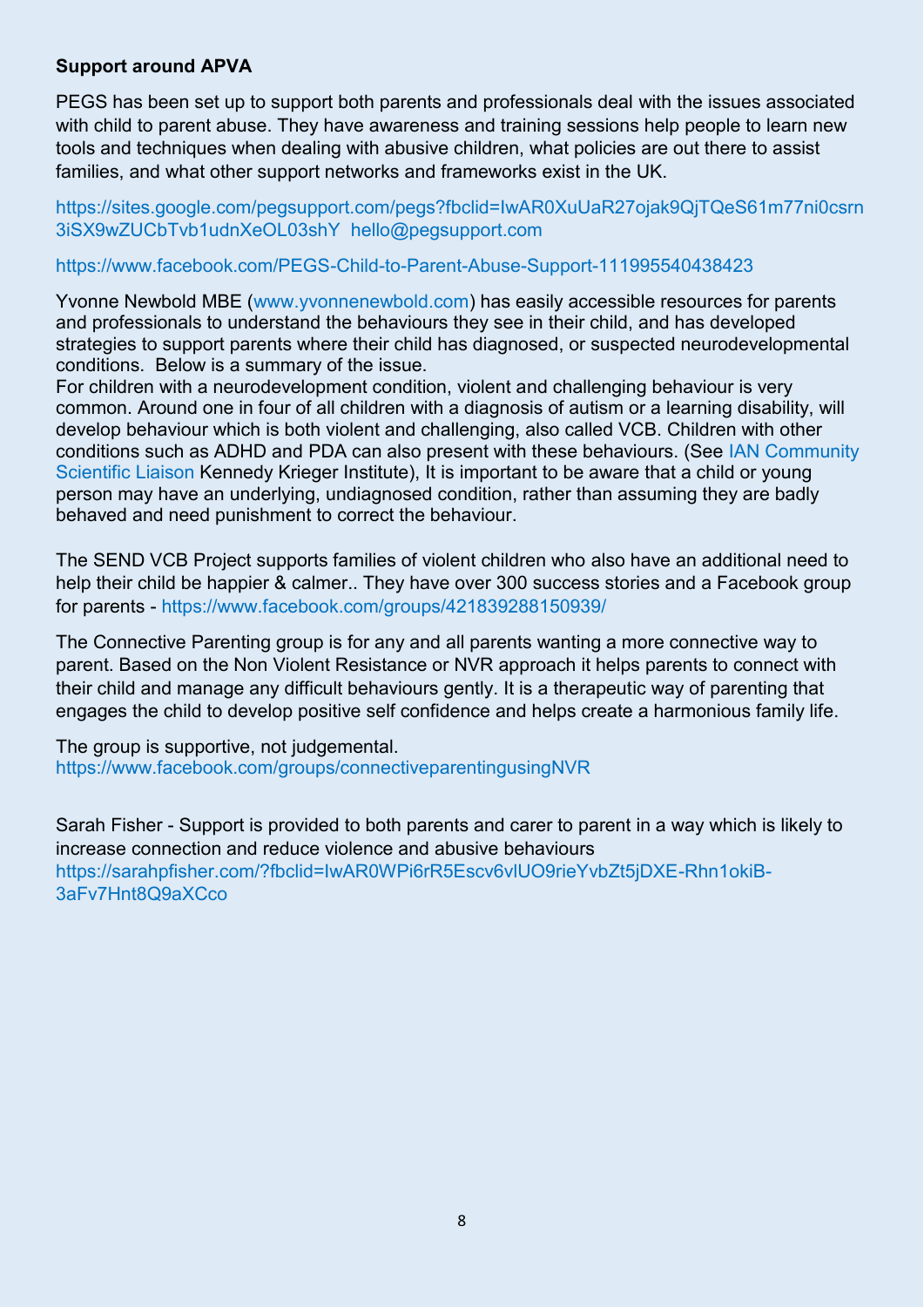## **Does Drug or Alcohol use CAUSE domestic abuse?**

Domestic abuse cannot be blamed on drugs or alcohol consumption. Some perpetrators may have been drinking or taking drugs when they are abusive, but many have not. Also they are not generally abusing everyone; they are able to control their behaviour so that it is only towards their partners or family members. Some studies suggest that many perpetrators do not use drugs or alcohol excessively as they wish to remain "in control" at all times.

Drugs and alcohol are mind-altering substances, meaning that when it is consumed it can cause people to do or say things that they maybe would never do or say or amplify negative behaviours that already exist in a person.

In relation to domestic violence, alcohol & drugs may be considered an agitator rather than cause. It is commonly misunderstood that someone who acts aggressively, angrily, and/or violently when under the influence of alcohol doesn't act that way when he or she is sober. Many people who struggle with their alcohol use continue abusive behaviour even when they are not drinking, and many people who are abusers drink alcohol. These behaviours are not a product of alcohol and the consumption of it, rather part of a different problem.

Abuse is a learned behaviour. Abuse is not something that occurs because the abuser has a problem with substances that is stopping them from gaining control over their behaviours. All abuse, including domestic violence, is a choice. For many, they choose to continue on with violent behaviour because it is what they have learned along the way.

The inclusion of drugs or alcohol into someone's life can increase the potential for violent behaviours, however, alcohol itself does not directly cause domestic violence or other forms of abuse. While a large number of police call outs for domestic abuse may involve an abuser under the influence of alcohol that number is not indicative of the behaviours of those with an alcohol problem or those who are abusers that are not alcoholics.

Domestic violence can be triggered by many things, however, alcohol is not one of them, as domestic violence is a learned, patterned behaviour. However, the inhibitions with alcohol use, may increase the likelihood of serious harm.

**Drug and Alcohol Use of Domestic Abuse Victims** 

Being the victim of trauma, such as domestic abuse, [can make a person more likely to then](https://www.alcohol.org/co-occurring-disorder/)  [experience mental health conditions and substance use disorders.](https://www.alcohol.org/co-occurring-disorder/)

Alcohol may be used as a coping mechanism to numb the physical and/or emotional pain and trauma caused by domestic abuse. Intimate partner violence can be a major contributor to stress and anxiety, and stress is often a factor in drug and alcohol abuse and addiction.

The journal the *[Annals of the New York Academy of Sciences](https://www.ncbi.nlm.nih.gov/pmc/articles/PMC2732004/)* reports on the well-known link between stress and the onset of problematic substance misuse. Alcohol is a central nervous system depressant that dampens anxiety and the body's natural reaction to stress by inducing relaxation, slowing heart rate and blood pressure, and lowering body temperature. Alcohol can therefore temporarily relieve feelings of stress and become a form of self-medication for stressful events or emotions.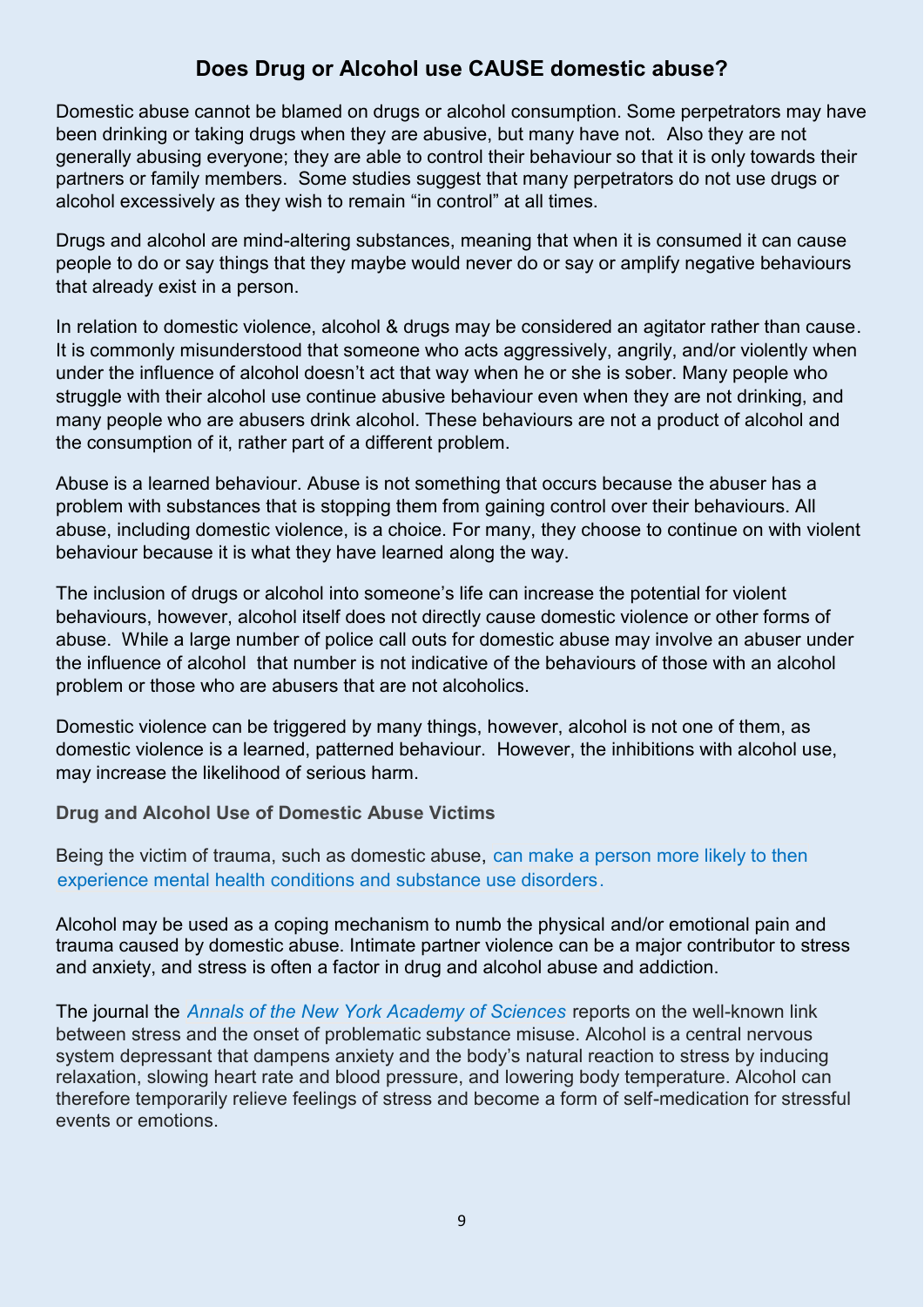Experiencing domestic and sexual violence, mental ill-health and/or problematic substance use can leave survivors in a cycle of being vulnerable and victimised, which can lead to increased problems with their mental well-being and increased use of substances to cope.

Training<https://avaproject.org.uk/events/free-webinar-alcohol-and-domestic-violence/>

For Drug or Alcohol support in Cambridgeshire – CGL, no referral required, very easy access, call 0300 555 0101<https://www.changegrowlive.org/drug-alcohol-service-cambridgeshire/cambridge>

For Peterborough – Aspire – 01733 895 624, or 0800 111 4354 <https://www.changegrowlive.org/aspire-recovery-peterborough>

### **Job Vacancy: Domestic Abuse Outreach Worker**

Duration: Fixed term one-year contract Hours: 37 per week

Salary: £25,481.00 per annum (NJC. Spinal point 19)

We are looking for an experienced and enthusiastic domestic abuse outreach worker to take referrals and make contact with clients offering emotional and practical support. This will include supporting clients in the community, planning and implementing the needs of individual clients. You will also act as an advocate with external relevant agencies where appropriate. The post holder should be able to work on their own initiative as well as part of a team, holding experience of working in a confidential and safeguarding environment.

#### **For a job description and application form please contact Carole Epsom, Administrator:**

**Email:** [carole.epsom@wa-support.co.uk](mailto:carole.epsom@wa-support.co.uk)

### **CV's will not be accepted**

#### **Closing Date: 1st February 2021 with interviews on 5th February.**

An enhanced DBS disclosure will be required for this role. This post is open to women only under the Equality Act 2010, schedule 9 (part 1).

Peterborough Women's Aid is an equal opportunity employer. Registered Charity No: 1180370